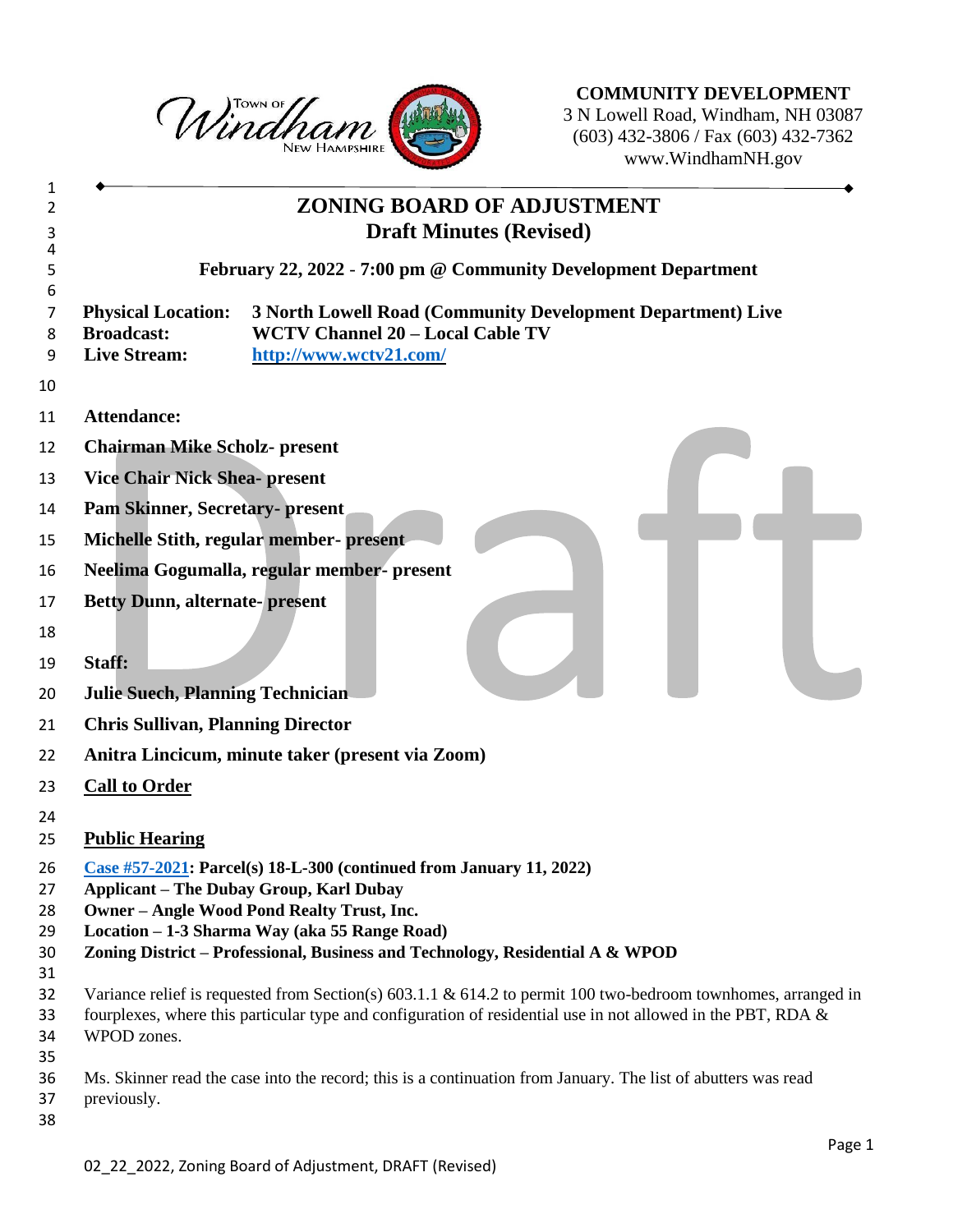Mr. Karl Dubay addressed the Board. Mr. Dubay stated that they went through the bulleted list in order to try and answer the questions brought forward at the previous meeting: traffic study, fiscal impact information, property differentials, and confirmatory information from the SAU to see the number of projected school kids from that

development. Mr. Dubay provided a supplemental memo regarding the criteria as well.

 Attorney Morgan Hollis addressed the Board and is representing the applicant and they have been submitted as exhibits to the memorandum. Attorney Hollis stated that this has been zoned this way for a number of years. Attorney Hollis stated that the traffic relates to the health, safety and welfare. Mr. Dubay stated that they are half the density than previously proposed. Mr. Dubay stated that they have 3D renderings so that they can see the buildings. Chairman Scholz asked if there was a map that shows the boundary of the 2 districts; it is stated that it is outlined on page 4. Mr. Dubay went into further detail around how many students they projected might be in each condo as an estimate. Chairman Scholz asked the market rate in today's market. Mr. Dubay stated that he could get another letter from a broker and he thought these units might sell in the high \$700,000 range.

Chairman Scholz invited public comment.

 Mr. Tom Earley, 14 Westchester Rd. addressed the Board. Mr. Earley stated that he is here as a resident, not a Planning Board member this evening. Mr. Earley stated that the voters voted to make this a commercial property and he does think this is a voter issue and needs to go in front of the voters to change this zone from a commercial to a residential district. Mr. Earley stated that this is zoned PBT and there is not a tool set for this zone to have regulations around residential property in a PBT district Mr. Earley stated that there is a different set of tools and rules that govern a residential district and these have not been determined Mr. Earley stated that the evaluation that was done was built in the 80s but these are much larger condos with a bonus room and an unfinished basement. Mr. Earley stated that he sees these condos as different from those condos built in the 80's and he is concerned they will be a larger burden on the schools than projected by the applicant. Mr. Earley stated that he understands that there are on decisions being made this evening.

 Mr. Earley stated that he understands that Vice Chair Shea is related to a realtor who has dealing with Dr. Sharma. Vice Chair Shea stated that he does not have a relationship with his father, Mr. Harry Shea who does represent Mr. Sharma. Chairman Scholz says that he understands Vice Chair Shea was not obligated to share that information. Vice Chair Shea stated he does not have a business relationship with his father or a personal relationship with his father. Chairman Scholz appreciates what Vice Chair Shea disclosed and the discussion and standard for recusing oneself as a Board member.

 Chairman Scholz asked when the communication was with the SAU. Mr. Earley stated that it was in September. Mr. Earley reiterated that the tolerances for new students were very thin, especially at Golden Brook.

 Mr. Kristi St. Laurent, stated that she chairs the Economic Development Committee. Ms. St. Laurent stated that changing this over to a residential district completely changes this intent of the district from what was voted on by the voters. Ms. St. Laurent stated that there are many businesses in the PBT that cannot be done remotely; those were listed out by Ms. St. Laurent. Ms. St. Laurent stated that this proposal flies in the face of the previously designed master plan and the will of the voters in the PBT district.

 Mr. Dubay stated that the square footage in 1870 to 2400 square feet which is not double to what was built in the 83 80's as Mr. Earley contends. Mr. Dubay stated that these are high end units that are really not built for families 84 with young kids. Mr. Dubay stated that his opinion is that the schools are not at capacity and he is not sure where to go to gather more information but he will try to gather more information about that topic. Mr. Dubay stated that the fact of the matter is that a restaurant will not be interested in relocating without sewer for their site. Mr. Dubay is interested in going to the Economic Development Committee; he would like for them to comment on this plan.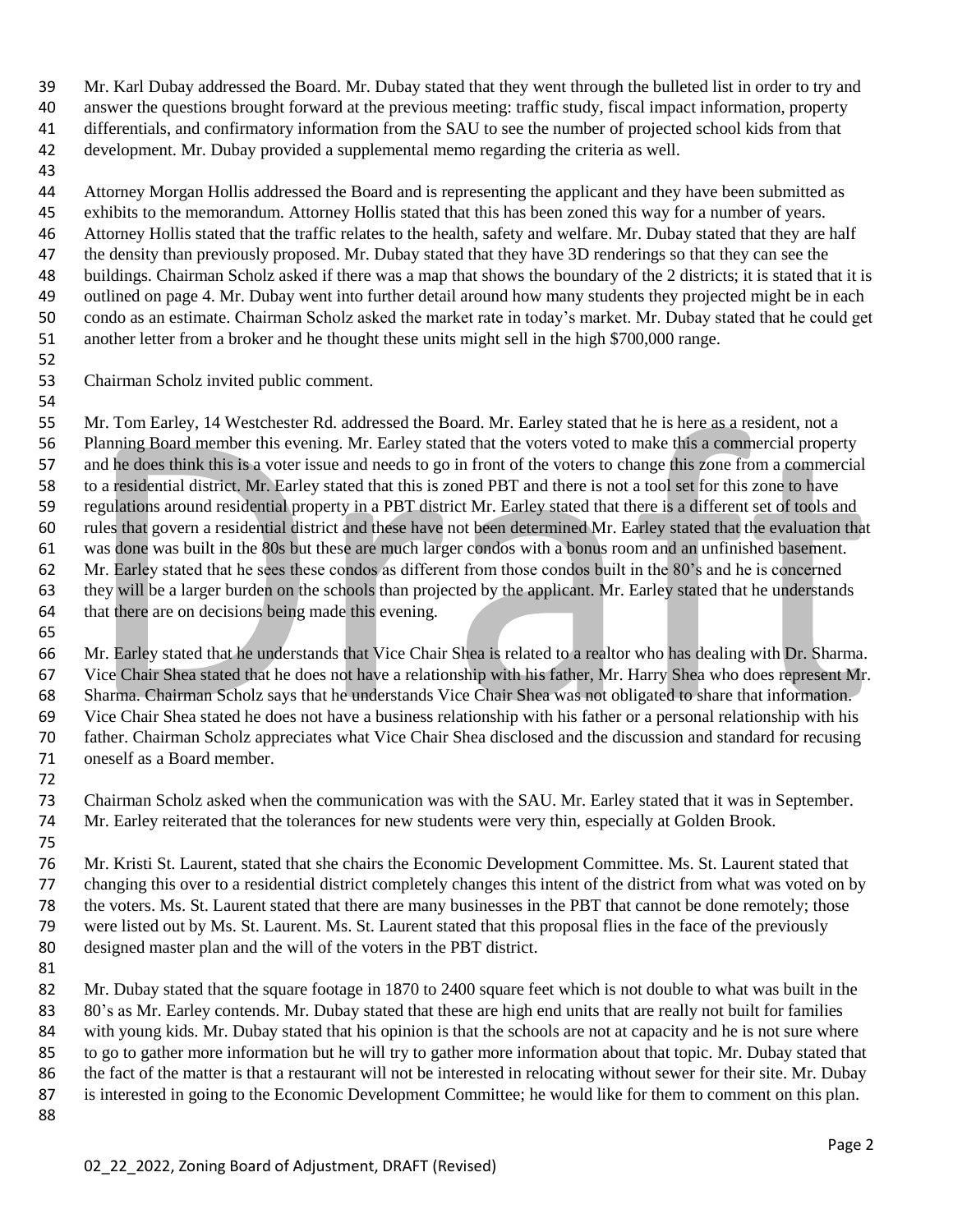- Ms. Gogumalla asked if they could have an idea as to when the comparable properties were built. Mr. Dubay stated that there is evidence to support that those people who move into this area will not be a burden on the public school system; they will likely have different community needs. Ms. Gogumalla asked Mr. Dubay to come back prepared to talk about why Mr. Dubay would like to proceed with a mainly residential plan. Mr. Dubay stated that this a split zone and it appears to be designed for specific users. Mr. Dubay stated that in some discussions, he had been told by potential commercial clients that the lack of frontage and sewer are two potential issues with the site.
- 
- Chairman Scholz asked where the end of the property was on the plan. Mr. Dubay stated that everything is porous pavement and there are 2-way streets on a 24-foot-wide street. Mr. Dubay stated that the units would have full size garages.
- 

The Chair invited limited public rebuttal at this time.

 Mr. Earley stated that the concept that "big pharma" will not come to town because of septic may be true. Mr. Earley contends that there are businesses that are clamoring to come here; he has seen 4 commercial approved application in the last few weeks. Mr. Earley would like to understand why businesses are not coming to Windham if this is, indeed, the case. Chairman Scholz asked if they were seeing any effect at all, regardless if it is negative or positive. Mr. Earley stated that he believes that the applicant is looking for highest and best use. Mr. Earley and Chairman Scholz discussed the development that is happening at Exit 1 in Salem in the next town and how this expansive site varies from the PBT district they are currently discussing. Mr. Earley stated that they have a population of outside businesses who would like to come to Windham. Mr. Earley stated that Windham appears to have businesses that would like to come here. Mr. Earley stated that he would not fault a developer for looking for

highest and best use but that might not be the will of the voters in this case.

**A motion was made by Ms. Stith to continue Case #57 to March 29th, 2022 at 7pm. Seconded by Ms. Skinner. Vote 5-0. Motion passes.** 

- **[Case #59-2021:](https://nh-windham.civicplus.com/DocumentCenter/Index/815) Parcel 13-A-198 (continued from January 11, 2022)**
- **Applicant – The Dubay Group, Karl Dubay**
- **Owner – AFS Realty, LLC**
- **Location – 1 Industrial Drive**
- **Zoning District – Limited Industrial & WPOD**
- 

 Variance relief is requested from Section 401 and Section 606.1 to expand the existing school by adding an approximately 12,000 SF single story building where such use is not allowed in the Limited Industrial District.

 Mr. Dubay stated that there were letters submitted from the public who are parents of students at Windham Academy.

 The Board and Mr. Dubay discussed that two abutters wrote a letter and they might be here and it might be an issue of traffic and safety. Mr. Dubay stated that they did go before TRC. Mr. Dubay stated that right now the school is grades K-6. Mr. Dubay stated that they are only adding their last 2 grades. There are 293 students spread out over 7 grades and the school would be adding 2 more grades. Mr. Dubay stated that the school would not have enough room for 500 students. Mr. Dubay stated that they will be expanding the campus. Mr. Dubay stated that this industrial park has changed over the 30 years. Mr. Dubay stated that there are a lot of other vehicles in this area other than trucks.

 Ms. Gogumalla stated that she is concerned that there is only one exit and one entrance. Mr. Dubay stated that there are a lot of things they can do to improve the traffic such as painting the driveways in the area. Mr. Dubay stated that the traffic report is still overstating their traffic by 200%. Ms. Dunn asked why Mr. Dubay submitted a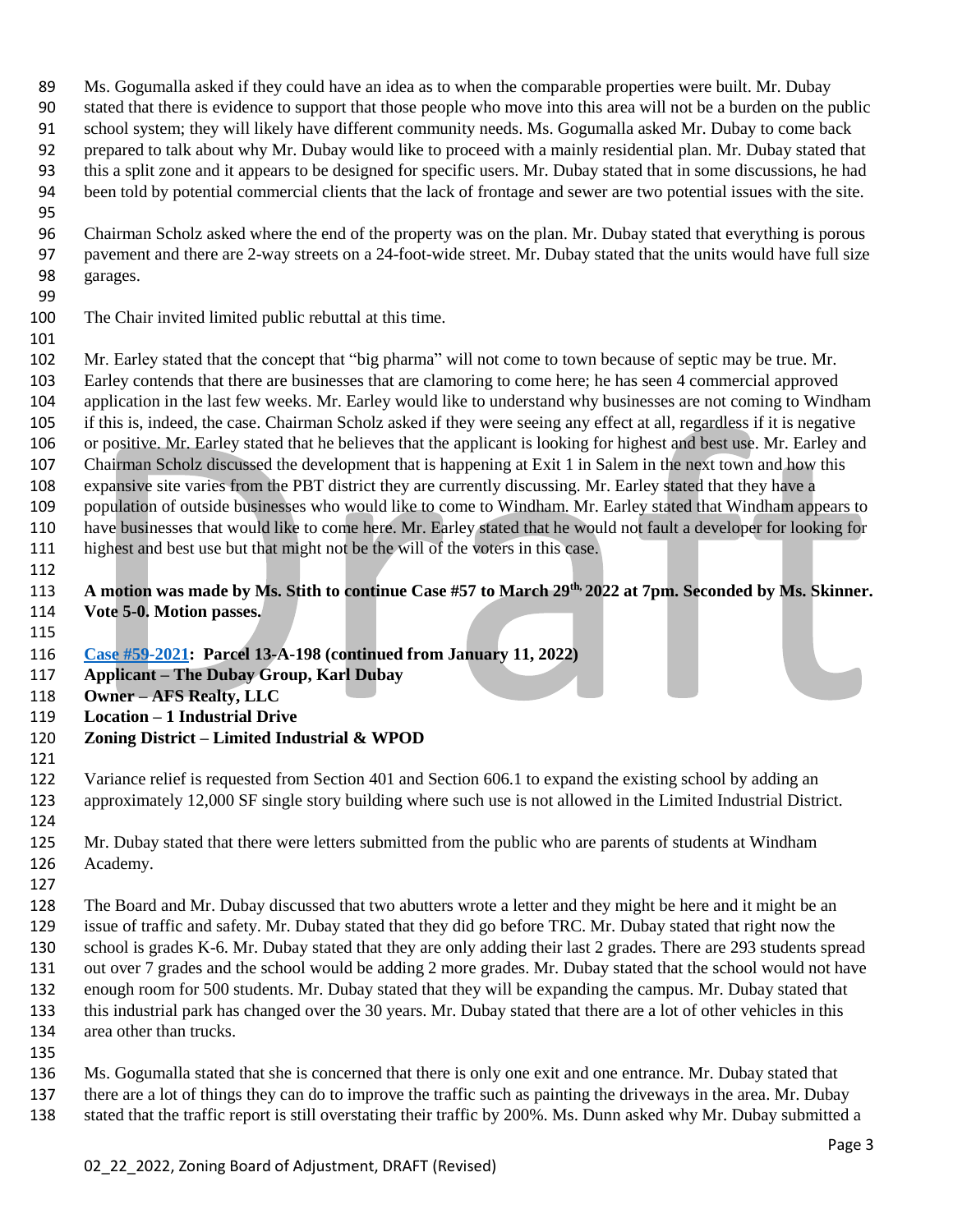- traffic report that he believed to be inaccurate or incorrect. Mr. Dubay stated that he had a responsibility to respond to the traffic study submitted but it was submitted by an abutter, not him. Chairman Scholz asked if there had been an increase in the number of drop offs since the report. Mr. Dubay stated that there is some carpooling but it is about 1 trip per kid on average. Ms. Stith asked if there was a way to absorb those trips into the plan and potentially makes the loop larger. Mr. Dubay stated that making the loop larger and staggering the start times has helped.
- 
- Mr. Dubay stated that he is willing to pay for an additional traffic study before the next meeting. Chairman Scholz stated that there may have been students who were remote the last year or so and he wonders how this might have effected traffic.
- 

 Chairman Scholz talked about the percentage of students who might have been remote and may or may not have returned to school full time at this point. Ms. Dunn stated that the Board that they have letters from parents who are happy with the school and see an improvement on the traffic. Ms. Dunn stated that she does not see how they can spend more time on this without the expert testimony regarding the traffic.

- Mr. Dubay stated that a letter came in at 3pm. Chairman Scholz does want to ask the Board if they have any additional questions.
- Mr. Dubay stated that they are continuing to add mitigation techniques and they will add for those. Mr. Dubay stated that he would like to correct the record as there are not Windham Academy parents and students running around in front of the other units. Mr. Dubay also stated that he is paying some of these studies out of his own pocket.
- Chairman Scholz stated that there are many other uses for the properties in that area.

 The proposal is to expand and if they have more students, there will be more traffic according to Chairman Scholz. Mr. Dubay stated that he is hearing that they need more information and he is willing to work with staff. Mr. 167 Dubay stated that he would hire another traffic engineer.

 Mr. Dubay stated that he would like to have a meeting with the other condo members. Chairman Scholz stated that businesses change and they need to look at what goes into these buildings.

Chairman Scholz invited public comment at this time.

 Mr. Steven Gore, 4 Edinburg Road addressed the Board. Mr. Gore has owned property at 3 Industrial Drive since 2010. Mr. Gore stated that traffic has become more and more of an issue and had a power point presentation for the Board. Chairman Scholz labeled the presentation Exhibit A1. Mr. Gore stated that he was not out there more 177 than 20 minutes and at the time, the line went down to the bottom of the hill. Mr. Gore stated that it seems there needs to be a turning light. There are 2 driveways and both driveways were blocked. The northern exit is blocked. Mr. Gore stated that there are multiple delivery trucks all day long as well. Mr. Gore stated that they have not heard from Mr. Dubay and the traffic study was just a preliminary study. Some of the numbers that are in there do not make sense to him either. Mr. Gore stated that many of these kids cannot be bused in since they come from other towns. Mr. Gore stated that there was minor accident in October that blocked his driveway. Mr. Gore stated that the issue is that the driveway is blocked. Mr. Gore stated that perhaps the school has outgrown the infrastructure of the area. Mr. Gore asked if there might be another site that is more suitable for the school. Mr. Gore stated that certainly over the last 2 years they have found an increase in the traffic. Mr. Gore stated that he did pay for the traffic study independently and it was intended to be preliminary because as far as he could tell, one had not been done. Mr. Gore stated that he located in Windham to accommodate his business. Mr. Gore stated that tenants have reported water pressure issues in their buildings and the buildings are located at the top of the hill.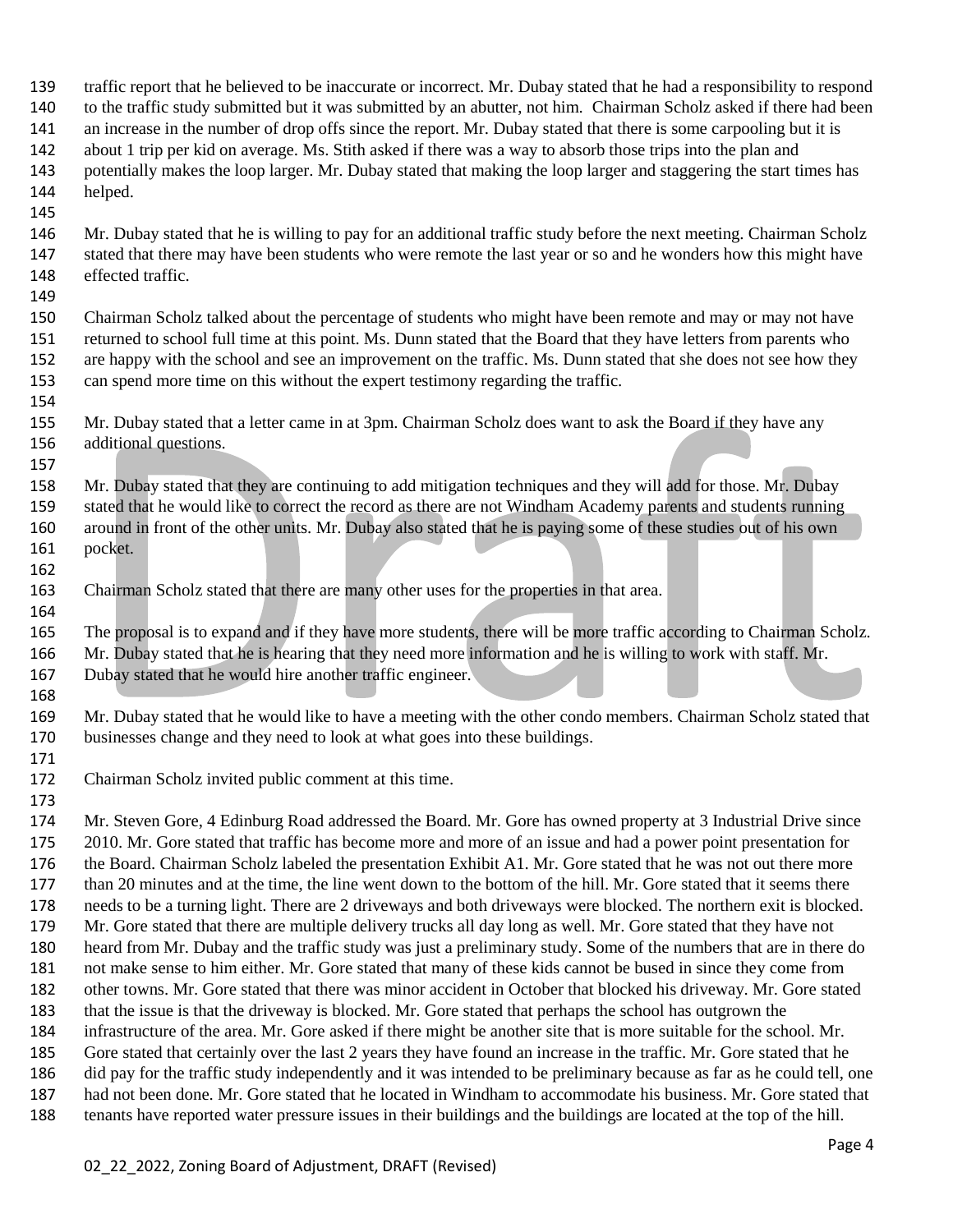Mr. Gore also stated that some families miss their time slots and they need to park and block some of the businesses to bring their students into the building. Mr. Gore stated that the Gateway District, might be a better option for the school. Mr. Gore questions if the school's expansion might have outgrown this space at this time. Chairman Scholz asked if Mr. Gore has noticed a change over time and also asked how Covid has impacted the traffic. Mr. Gore stated that he made the observation that they see students taking walks around some of the buildings and he did not state they were from Windham Academy; Mr. Gore stated he enjoyed seeing the students walk around and get fresh air no matter what building they come from. Mr. Gore is willing to participate in a broader discussion about the area.

 Ms. Dunn asked what comes in and out of Mr. Gore's business. Mr. Gore stated that they have tractor trailers and other deliveries like Fed Ed coming in and out of their building. Ms. Gogumalla asked if he had paid for the traffic study. Mr. Gore stated that he and Mr. Connors paid for the study.

 Mr. John Connors 70 Lowell Road addressed the Board. Mr. Connors owns 3 Industrial Drive and manages other properties. Mr. Connors stated that he was here in December and then the meeting was moved to January. The traffic study was done at the suggestion of police. Had a traffic study been done, they might not have asked for one but they did at the advice of counsel. The 497 students are the number that came from Walter; Mr. Connors stated that that number is not in the minutes. Yet, 430 students are in the minutes. The two numbers were derived from discussions at the first meeting on this case. Mr. Connors stated that communications from Mr. Dubay have been non-existent. Mr. Connors stated that they would love to communicate but it has been a one-way street. This is an industrial park and the traffic with the school may be a problem going forward. Mr. Connors runs a business and his clients cannot get to his place of business. Mr. Connors asked the town if there was a school evacuation plan; 211 Mr. Connors would like to know what that plan might be.

213 Both Mr. Gore and Mr. Connors stated that they are not sure what the solutions is and they are sympathetic to the needs of the families at the school.

 Chairman Scholz asked about secondary access since another Board member brought it up. Mr. Connors and Mr. Gore stated that a secondary access would certainly help but Mr. Connors state he is not sure how that might happen. Mr. Connors submitted the accident report to the Board.

 Mr. Al Sfeir of Bedford NH addressed the Board and he owns the building that Windham Academy is currently located. Mr. Sfeir stated he hears the concerns of the neighbors. Mr. Sfeir understands that they have a business to run and they should communicate a lot better; they have a point and he thinks there is a way to all coexist. A lot of the kids are happy there according to Mr. Sfeir. There is an emergency plan and it has to be approved by the state. Mr. Sfeir discussed the school having another exit. Mr. Sfeir wrote a letter to Mr. Dave Sullivan, town administrator, to see if the town might sell the piece of property that could be the access if the town is willing to sell them the small sliver of land. The additional school or building could also help as the pickup could be staged. 227 Mr. Sfeir also discussed water and that they may be able to access public water on the Route 111 side of the property. Mr. Sfeir would like to be able to utilize the current playground and expand upon it. Mr. Sfeir talked 229 about expanding to have a gymnasium and a STEAM lab and other amenities for the students. Mr. Sfeir believes there is a solution to the complex traffic issues. Mr. Sfeir talked about the fact that there is a shoulder on the road so an emergency lane can be built to help alleviate the traffic. Chairman Scholz stated that the Board would like to see these solutions when the applicant returns before the Board. Mr. Sfeir stated that he understands that some of these solutions may be long term such as building out the next building and buying the sliver of land. Ms. Stith asked if they might be using a portable building in the interim to expansion. Mr. Sfeir stated that they may have to do that; the construction needs to begin in June when school is let out.

 Mr. Chris Baker, 5 Chestnut St. addressed the Board. Mr. Baker is one of the original founders of the school. Mr. Baker stated that 3 of his 4 kids attend the school, it has been a labor of love for him over the years. Mr. Baker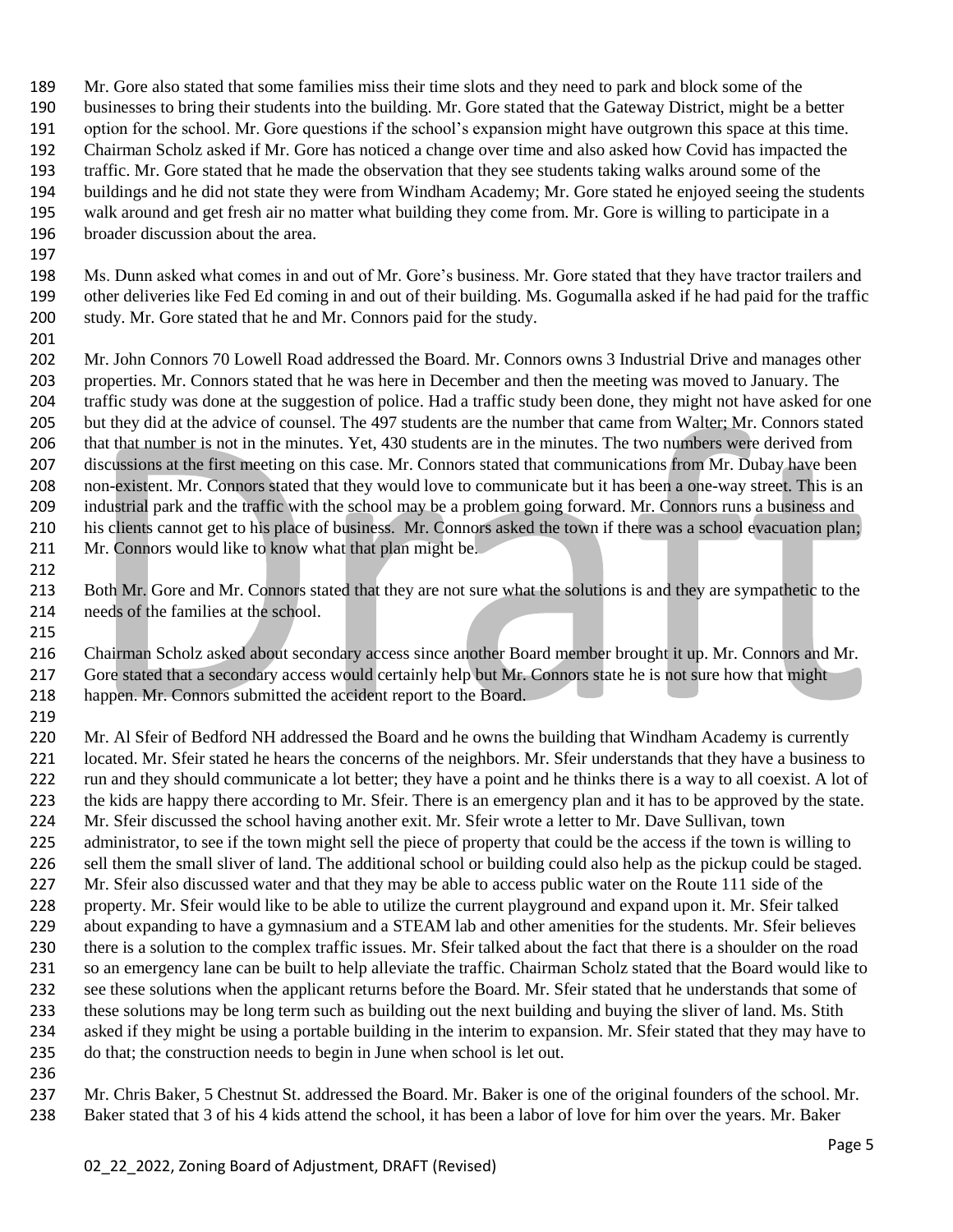stated that the landlord has been a very standup guy, he is a problem solver. Mr. Baker stated he is on the Board of trustees. There has been a lot of talk as to how they got the approvals to build the school, there is a charter each year that needs to be fulfilled each year. Mr. Baker stated that there are not a lot of new cars being added to the traffic since many of the students are siblings of students who currently attend. The school times will change for 243 the  $7<sup>th</sup>$  and  $8<sup>th</sup>$  graders. There will be spill over space for the additional building according to Mr. Baker. Mr. Baker stated that there are only 28 available spots in the school after siblings register for classes. 12-25 students take a 245 bus on any given day according to Mr. Baker. There are 299 students and 50 students are from Windham; the rest 246 of the students come from other towns and there is a lot of carpooling among families. The capacity for the school is 328 students. Mr. Baker asked if he could review the previously presented photos. Mr. Baker stated that when the traffic study was done, there were pneumatic tubes so a lot of the traffic is not from the school but from business. Yet, Chairman Scholz stated that that is the point, there this is an area for business and the school is not the only traffic. Chairman Scholz stated that the traffic study was conducted to discuss the current conditions, not just the school traffic. Mr. Baker spent some time explaining that even though the traffic in the photos was present, 252 yet, the pictures are showing that the cars are not blocking exits and entrances. Mr. Baker stated that the Windham Academy families are seeking structure and stability in the midst of a pandemic and they would like to be good neighbors as well. Mr. Baker stated that there was only remote learning in March-June of 2020; all students were in person this academic year. Chairman Scholz asked if Mr. Baker was present at the 2018 meeting when the variance was granted. Mr. Baker said he had. The Board and Mr. Baker discussed where the information might be see where the school was approved to have a school up through Grade 8. Mr. Baker stated that the original plan was up to Grade 4 and as the population progressed, the school would raise each year by grade. Mr. Baker stated that the additional building will be needed to expand appropriately for students.

261 The Chairman called a brief recess.

263 Ms. Brandy Shidow, 193 Main St. in Hampstead, NH addressed the Board. Ms. Shidow stated that she agrees with Ms. Baker. Of the 299 students, that makes up 211 families according to Ms. Shidow. Ms. Shidow stated that she understands there have been traffic backups at certain times. Ms. Shidow stated that the families have made a concerted effort to streamline the process especially in the last few weeks. Ms. Shidow stated that the times that families are lining up are very limited. Ms. Shidow explained the pickup and drop off process to the Board. Ms. Shidow and the Board discussed how many new families might be added to this number

- Ms. Bushra Zawaydeh, 46 Bear Hill Rd addressed the Board. Ms. Zawaydeh stated that her children are very happy at the Windham Academy and one of the important points for her family was that the school would eventually go up to Grade 8. Ms. Zawaydeh stated that traffic is going to be a challenge at every school. Ms. Zawaydeh stated that there are many different signage and traffic solutions such as: flashing signs, flashing lights, an actual school sign or other traffic items. Ms. Zawaydeh stated that the pickup and drop off has been much easier than other schools for her over the years.
- 

 Ms. Pamela Merrill Solomon, 13 Cricket Lane in Sandown, NH. Ms. Solomon is the parent of a third grader and an incoming kindergartener. Ms. Solomon stated that there is no other school like this is the area. Ms. Solomon stated that her daughter loves the school and she and other families would like to be able to provide this education to their children through Grade 8. Ms. Solomon is in favor of the expansion project and the families have worked hard to help alleviate the traffic challenges. Ms. Solomon stated that some of the traffic in the area is also from the Windham Coop.

 Ms. Kim Palmer, 17 Jacob Road addressed the Board. Ms. Palmer stated that she and her husband are frequent flyers on Industrial Drive since 2015, Ms. Palmer stated that all 3 kids have gone through Windham Coop and 2 of her 3 kids are at Windham Academy. Ms. Palmer stated that the back up is for the Coop not for Windham Academy. There is also Green Sprouts and OT Works for Kids on the street as well; this place in particularly hard

to find a spot for this service as well.